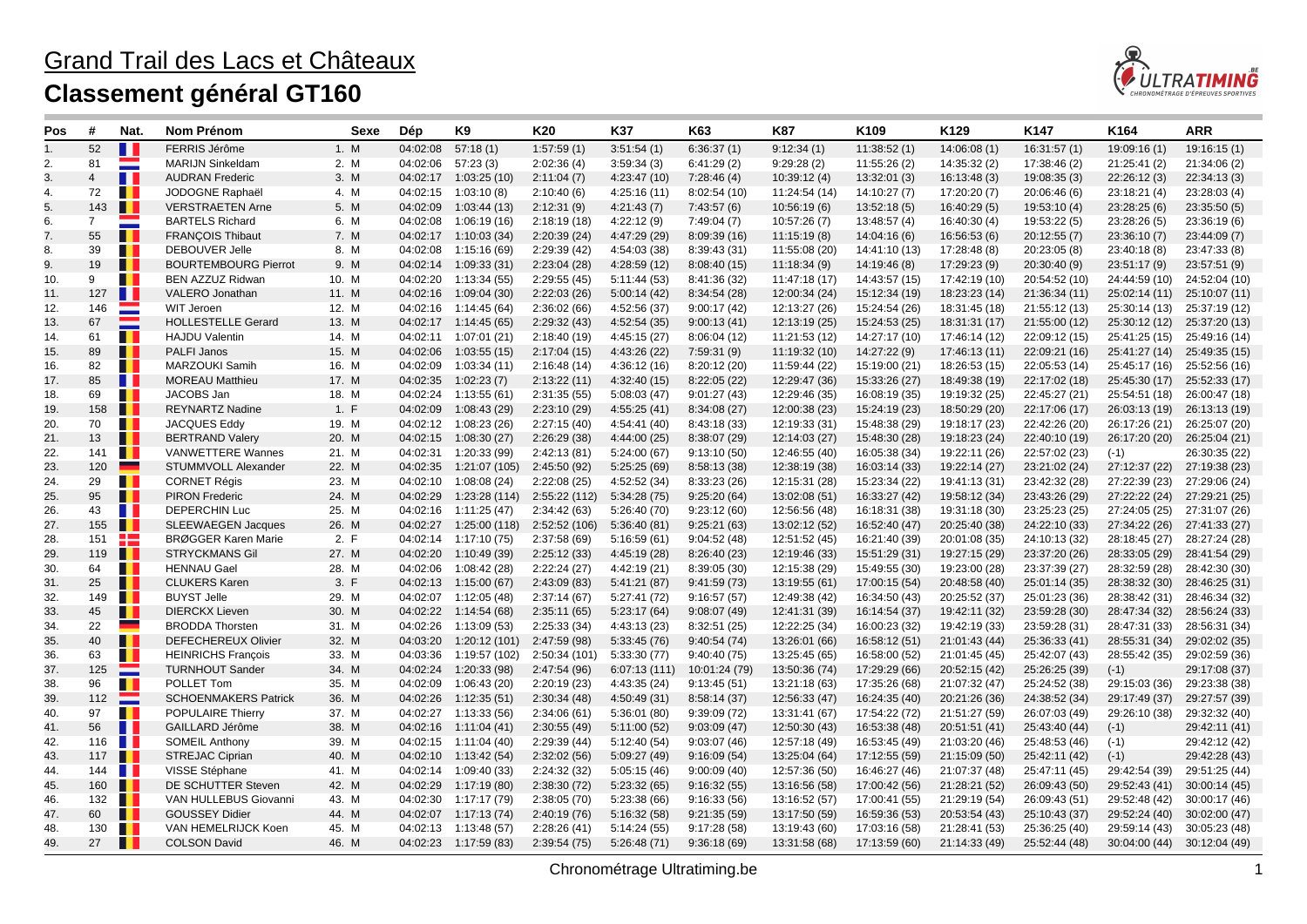## Grand Trail des Lacs et Châteaux **Classement général GT160**



| Pos | #   | Nat.  | Nom Prénom                 | Sexe  | Dép      | K9            | K20           | K37           | K63            | <b>K87</b>     | K <sub>109</sub> | K <sub>129</sub> | K147          | K164                        | <b>ARR</b>    |
|-----|-----|-------|----------------------------|-------|----------|---------------|---------------|---------------|----------------|----------------|------------------|------------------|---------------|-----------------------------|---------------|
| 50. | 28  |       | <b>CORNEILLIE Martino</b>  | 47. M | 04:02:30 | 1:33:38 (124) | 3:11:03(122)  | 6:12:54 (112) | 10:14:40 (85)  | 14:14:39 (81)  | 18:36:17 (78)    | 22:32:38 (65)    | 27:02:02 (58) | 30:09:30 (45)               | 30:16:26 (50) |
| DNF | 49  | . .   | <b>EECKHOUT Alex</b>       | 48. M | 04:02:12 | 1:12:41(50)   | 2:23:09(30)   | 4:31:22(13)   | 8:05:13(11)    | 11:34:50 (16)  | 14:41:07 (14)    | $(-1)$           | $(-1)$        | $(-1)$                      | 31:06:10 (51) |
| 52. | 44  | H     | <b>DESPLANQUE Emmanuel</b> | 49. M | 04:02:09 | 1:10:15(36)   | 2:25:56(35)   | 5:16:48(59)   | 9:28:08(65)    | 13:14:34 (56)  | 17:23:46 (63)    | 21:34:30 (56)    | 26:11:14 (52) | 31:01:53(47)                | 31:11:05 (52) |
| 53. | 36  | Ш     | DE POORTER Samuel          | 50. M | 04:02:10 | 1:10:14(35)   | 2:30:41(47)   | 5:16:50(60)   | 9:28:21(67)    | 13:14:32 (55)  | 17:23:45 (62)    | 21:34:20 (55)    | 26:11:20 (53) | 31:01:51(46)                | 31:11:05 (53) |
| 54. | 135 | . .   | VAN RANST David            | 51. M | 04:02:13 | 1:23:24 (112) | 2:53:57 (109) | 6:02:31 (108) | 10:12:42 (83)  | 13:58:54 (76)  | 18:03:05 (74)    | 22:14:55 (64)    | 26:45:32 (55) | 31:10:16 (48)               | 31:18:05 (54) |
| 55. | 136 | . .   | <b>VANDAELE Bert</b>       | 52. M | 04:02:30 | 1:21:21 (106) | 2:48:05 (97)  | 5:24:07 (68)  | 9:27:55(66)    | 13:44:12 (73)  | 17:27:08 (65)    | 21:56:46 (62)    | 26:46:39 (57) | 31:14:14 (49) 31:22:58 (55) |               |
| 56. | 21  | H     | <b>BRICHET Mickael</b>     | 53. M | 04:02:05 | 1:03:24(9)    | 2:15:39(13)   | 4:41:18 (20)  | 9:14:10(53)    | 13:36:00 (69)  | 17:35:26 (67)    | 22:34:18 (66)    | 27:25:07 (60) | 31:16:48(51)                | 31:25:14 (56) |
| 57. | 41  | ш     | <b>DELANNOY Emmanuel</b>   | 54. M | 04:02:27 | 1:10:15(37)   | 2:25:57(36)   | 5:00:34(43)   | 9:36:46(70)    | 13:41:54 (70)  | 17:57:57 (73)    | 22:14:25 (63)    | 27:21:55 (59) | 31:16:21 (50) 31:24:55 (57) |               |
| 58. | 66  | ш     | <b>HILGERS Manuel</b>      | 55. M | 04:02:16 | 1:13:47 (59)  | 2:33:13(59)   | 4:52:56 (36)  | 8:59:56 (39)   | 12:30:24 (37)  | 16:14:45 (36)    | 20:33:26 (39)    | 25:52:32 (47) | 31:23:09(53)                | 31:31:15 (58) |
| 59. | 10  | ш     | <b>BERMUDEZ Thomas</b>     | 56. M | 04:02:22 | 1:19:43 (92)  | 2:44:52 (88)  | 5:38:32 (82)  | 10:09:02 (82)  | 14:00:52 (78)  | 17:21:44 (61)    | 21:35:03 (58)    | 26:30:59 (54) | 31:20:54 (52)               | 31:31:20 (59) |
| 60. | 115 |       | SÖGAARD HANUSOVA           | 4. F  | 04:02:10 | 1:21:26 (103) | 2:53:08 (105) | 5:55:44 (97)  | 10:21:17 (93)  | 14:39:22 (93)  | 19:06:47 (86)    | 23:13:24 (71)    | 27:27:14 (62) | 31:35:17 (54)               | 31:42:10 (60) |
| 61. | 80  | H     | <b>MANCHE David</b>        | 57. M | 04:02:19 | 1:16:36(72)   | 2:41:47(80)   | 5:10:16(51)   | 9:23:40(62)    | 13:08:51 (53)  | 16:58:47 (50)    | 21:22:05 (51)    | 26:46:43 (56) | 31:38:33(55)                | 31:46:55 (61) |
| 62. | 147 | H.    | <b>ZANIER Laurent</b>      | 58. M | 04:02:09 | 1:10:54 (38)  | 2:31:37(53)   | 5:19:56 (62)  | 10:00:22 (78)  | 14:10:30 (80)  | 18:20:22 (77)    | 22:55:10 (69)    | 27:25:22 (61) | 31:49:52 (56)               | 31:58:31 (62) |
| 63. | 145 |       | <b>WILCZEK Christof</b>    | 59. M | 04:02:12 | 1:08:04(23)   | 2:19:10(21)   | 4:48:46 (30)  | 9:23:18(61)    | 13:43:59 (71)  | 17:51:29 (71)    | 21:56:51 (60)    | 28:05:43 (63) | 31:52:13(57)                | 32:00:14 (63) |
| 64. | 62  |       | <b>HARDES Christoph</b>    | 60. M | 04:02:31 | 1:25:13 (119) | 2:52:20 (103) | 6:00:15 (104) | 10:36:13 (103) | 14:38:14 (92)  | 18:59:05 (83)    | 23:15:56 (73)    | 28:09:55 (65) | 32:06:39 (58)               | 32:14:11 (64) |
| 65. | 113 |       | <b>SCHUMACHER Gabi</b>     | 5. F  | 04:02:32 | 1:25:14 (120) | 2:51:49 (102) | 6:00:10 (103) | 10:36:14 (104) | 14:38:13 (91)  | 18:59:05 (84)    | 23:16:15 (74)    | 28:09:59 (66) | 32:06:52 (59)               | 32:14:31 (65) |
| 66. | 137 | Ш     | VANDECASTEELE Frederik     | 61. M | 04:02:30 | 1:17:20(81)   | 2:38:19(71)   | 5:35:16 (78)  | 10:02:04 (80)  | 14:21:59 (83)  | 18:50:28 (82)    | 23:37:55 (76)    | 28:14:29 (67) | 32:12:59 (60)               | 32:21:28 (66) |
| 67. | 131 | Ш     | VAN HOOREBEKE Pieter       | 62. M | 04:02:12 | 1:22:09 (109) | 2:53:08 (107) | 6:00:44 (105) | 10:13:35 (84)  | 13:59:25 (77)  | 18:12:47 (76)    | 22:40:20 (67)    | 28:07:34 (64) | 32:40:24 (61)               | 32:49:28 (67) |
| 68. | 92  | Ш     | <b>PEFFER Vincent</b>      | 63. M | 04:03:30 | 1:22:29 (115) | 2:54:39 (113) | 5:45:51 (90)  | 10:16:48 (88)  | 14:38:10 (95)  | 18:37:21 (79)    | 23:08:12 (70)    | 28:17:17 (68) | 32:48:26 (62)               | 32:57:03 (68) |
| 69. | 150 | . .   | LEFEVRE Joachim            | 64. M | 04:02:26 | 1:11:08(44)   | 2:26:33(39)   | 5:02:55(44)   | 8:55:40 (35)   | 12:47:09 (41)  | 17:02:47 (57)    | 21:56:44 (61)    | 29:17:18 (74) | 32:57:57 (63)               | 33:04:13 (69) |
| 70. | 124 | H     | <b>TROCHAIN Sébastien</b>  | 65. M | 04:02:19 | 1:20:50 (100) | 2:43:43 (84)  | 5:04:29(45)   | 9:01:35(45)    | 13:09:49 (54)  | 17:46:31 (70)    | 23:15:04 (72)    | 28:32:32 (69) | 33:12:10 (65)               | 33:21:25 (70) |
| 71. | 129 |       | VAN DER EIJK Jan           | 66. M | 04:02:21 | 1:17:09(76)   | 2:45:46(90)   | 5:59:52 (100) | 10:22:39 (94)  | 14:35:51 (86)  | 19:37:14 (94)    | 24:22:19 (78)    | 28:53:32 (71) | 33:13:23 (66)               | 33:21:57 (71) |
| 72. | 53  |       | <b>FORBES David</b>        | 67. M | 04:02:21 | 1:13:13 (52)  | 2:31:01(51)   | 5:59:55 (101) | 10:22:43 (95)  | 14:35:47 (85)  | 19:36:26 (91)    | 24:22:23 (79)    | 28:54:01 (72) | 33:08:19 (64)               | 33:22:12 (72) |
| 73. | 11  | . .   | <b>BERNARD Frederic</b>    | 68. M | 04:02:07 | 1:11:17 (43)  | 2:33:53(60)   | 5:43:30 (88)  | 9:58:59(76)    | 14:37:05 (88)  | 19:20:08 (88)    | 23:51:54 (77)    | 28:59:18 (73) | 33:37:38 (67)               | 33:47:07 (73) |
| 74. | 128 | H.    | VAN DAELE Florian          | 69. M | 04:02:07 | 1:12:06(49)   | 2:41:02 (78)  | 5:35:39 (79)  | 10:02:27 (81)  | 14:20:09 (82)  | 18:50:39 (81)    | 23:38:15 (75)    | 28:47:47 (70) | 33:56:33 (68)               | 34:03:33 (74) |
| 75. | 87  | . .   | <b>NIBELLE Sebastien</b>   | 70. M | 04:02:23 | 1:17:08 (77)  | 2:45:04(89)   | 5:40:57 (86)  | 10:15:02 (86)  | 14:40:58 (96)  | 19:28:26 (89)    | 24:22:53 (80)    | $(-1)$        | 34:10:13 (69)               | 34:19:13 (75) |
| 76. | 58  | H     | <b>GENET Carole</b>        | 6. F  | 04:02:13 | 1:16:46 (73)  | 2:43:56 (85)  | 5:56:17 (98)  | 10:20:17 (91)  | 14:30:54 (84)  | 19:53:47 (96)    | 24:45:37 (81)    | 30:01:09 (76) | $(-1)$                      | 34:39:59 (76) |
| 77. | 84  |       | <b>MOLS Guido</b>          | 71. M | 04:02:22 | 1:18:22 (86)  | 2:56:04 (114) | 6:02:10 (107) | 10:43:08 (107) | 15:29:13 (105) | 20:12:02 (98)    | 25:23:34 (87)    | 30:17:27 (77) | 34:51:26 (71)               | 34:59:53 (77) |
| 78. | 114 |       | <b>SIKKEN Ketura</b>       | 7. F  | 04:02:23 | 1:18:23(87)   | 2:54:08 (110) | 6:02:08 (106) | 10:43:10 (108) | 15:29:27 (106) | 20:12:06 (99)    | 25:23:44 (88)    | 30:17:31 (78) | 34:51:24 (70)               | 34:59:53 (78) |
| 79. | 71  | H.    | JAMAR Frédéric             | 72. M | 04:02:25 | 1:22:32 (110) | 2:55:07 (111) | 6:00:03 (102) | 10:35:50 (102) | 15:06:35 (99)  | 20:00:24 (97)    | 24:45:41 (82)    | 29:57:52 (75) | 34:55:03 (72)               | 35:04:28 (79) |
| 80. | 106 | H.    | <b>ROMAIN Régis</b>        | 73. M | 04:02:36 | 1:37:54 (127) | 3:14:13(125)  | 6:29:18 (117) | 11:17:49 (113) | 15:43:45 (109) | 20:28:25 (106)   | 25:24:09 (91)    | 30:21:14 (80) | 35:04:25 (73)               | 35:15:21 (80) |
| 81. | 107 | Ш     | <b>ROMAIN Rudi</b>         | 74. M | 04:02:33 | 1:37:56 (127) | 3:13:51(124)  | 6:29:17(116)  | 11:17:40 (112) | 15:43:53 (110) | 20:28:17 (105)   | 25:23:45 (89)    | 30:20:57 (79) | 35:04:29 (74)               | 35:15:25 (81) |
| 82. | 148 | H     | VAN DEN EEDE Noelle        | 8. F  | 04:02:44 | 1:24:38 (117) | 3:06:18(118)  | 6:33:17 (119) | 11:29:41 (116) | 15:40:22 (108) | 20:28:01 (104)   | 25:23:55 (90)    | 30:50:32 (84) | 35:20:46 (75)               | 35:29:26 (82) |
| 83. | 15  | ш     | <b>BLAVIER Mathieu</b>     | 75. M | 04:02:21 | 1:21:17 (104) | 3:16:03(126)  | 6:33:40 (119) | 11:15:23 (111) | 15:44:10 (111) | 20:28:19 (101)   | 25:40:31 (93)    | 31:22:37 (89) | 35:55:36 (76)               | 36:02:30 (83) |
| 84. | 77  | Ш     | LÉONARD Thibault           | 76. M | 04:02:15 | 1:11:20 (45)  | 2:30:59(50)   | 5:40:47 (85)  | 10:18:04 (89)  | 14:38:18 (90)  | 19:37:23 (95)    | 25:16:44 (86)    | 30:35:56 (83) | 35:59:51 (79)               | 36:08:27 (84) |
| 85. | 142 | . .   | <b>VAUTIER Bruno</b>       | 77. M | 04:02:17 | 1:17:15(78)   | 2:40:39 (77)  | 5:40:43 (84)  | 9:59:57(77)    | 14:36:55 (89)  | 19:37:14 (93)    | 24:47:45 (83)    | 30:34:26 (82) | 35:59:39 (78)               | 36:08:33 (85) |
| 86. | 94  | Ш     | PIERLOT Nicolas            | 78. M | 04:02:18 | 1:11:18 (46)  | 2:30:29(46)   | 5:33:10 (74)  | 10:18:01 (89)  | 14:36:18 (87)  | 19:37:10 (92)    | 24:48:04 (84)    | 30:34:00 (81) | 35:59:36 (77)               | 36:08:35 (86) |
| 87. | 14  | . .   | <b>BIERMANS Philippe</b>   | 79. M | 04:02:25 | 1:20:20 (95)  | 2:42:39 (82)  | 5:48:54 (91)  | 10:25:56 (99)  | 15:23:18 (103) | 20:28:16 (102)   | 25:40:24 (92)    | 31:04:32 (86) | 36:24:34 (80)               | 36:35:28 (87) |
| 88. | 105 | ш     | <b>ROMAIN Xavier</b>       | 80. M | 04:02:23 | 1:20:24 (97)  | 2:43:52(86)   | 5:49:05 (93)  | 10:25:58 (98)  | 15:23:19 (103) | 20:28:14 (100)   | 25:40:57 (95)    | 31:03:57 (85) | 36:24:42 (82)               | 36:35:42 (88) |
| 89. | 157 | . .   | <b>DAHMEN Carole</b>       | 9. F  | 04:02:24 | 1:20:20 (95)  | 2:46:52 (93)  | 5:48:55 (92)  | 10:25:59 (100) | 15:23:13 (102) | 20:28:19 (103)   | 25:40:46 (94)    | 31:07:41 (87) | 36:24:38 (81)               | 36:35:42 (89) |
| 90. | 159 | n a s | LUX Arno                   | 81. M | 04:02:24 | 1:18:32 (88)  | 2:56:24 (115) | 6:31:06 (118) | 11:33:18 (118) | 16:48:31 (118) | 22:46:32 (112)   | 28:16:14 (99)    | 32:59:43 (95) | 36:52:05 (83)               | 36:59:19 (90) |
| 91. | 102 |       | <b>REIJNTJES Patrick</b>   | 82. M | 04:02:20 | 1:20:12 (94)  | 2:45:51(91)   | 6:14:41(114)  | 11:25:04 (114) | 15:48:44 (113) | 21:17:06 (108)   | 27:54:16 (97)    | 32:34:32 (92) | 37:12:47 (85)               | 37:21:46 (91) |
| 92. | 103 |       | <b>RITZEN Serge</b>        | 83. M | 04:02:20 | 1:20:12 (93)  | 2:52:39 (104) | 6:14:40 (113) | 11:25:09 (115) | 15:48:42 (112) | 21:17:15 (109)   | 27:54:26 (98)    | 32:34:41 (93) | 37:12:45 (84)               | 37:21:47 (92) |
| 93. | 90  | ۰     | PALLÓSI Balázs             | 84. M | 04:02:23 | 1:19:19 (91)  | 2:37:12(68)   | 5:45:30 (89)  | 10:25:43 (97)  | 14:39:10 (94)  | 19:30:24 (90)    | 25:03:52 (85)    | 31:26:41 (90) | 37:24:37 (86)               | 37:34:47 (93) |
| 94. | 32  | H     | <b>DALIBERT Emilie</b>     | 10. F | 04:02:18 | 1:15:53 (71)  | 2:47:59 (95)  | 6:02:42 (109) | 10:47:01 (109) | 15:33:07 (107) | 20:53:22 (107)   | 27:20:04 (96)    | 32:36:32 (94) | 37:49:50 (87)               | 37:58:14 (94) |
| 95. | 18  | H     | <b>BOURGARD Gregory</b>    | 85. M | 04:02:22 | 1:34:39 (125) | 3:17:42 (127) | 6:35:26 (123) | 12:07:08 (123) | 17:44:54 (121) | 23:13:41 (113)   | 28:48:36 (102)   | 33:35:56 (96) | 38:18:14 (88)               | 38:29:28 (95) |
| 96. | 24  | ш     | CLAUWS Timothy             | 86. M | 04:02:15 | 1:26:42 (122) | 3:07:32 (120) | 6:34:56(121)  | 11:42:40 (119) | 17:19:17 (119) | 22:45:35 (111)   | 28:36:05 (100)   | 33:45:01 (97) | 38:54:38 (90)               | 39:04:29 (96) |
| 97. | 79  | Ш     | <b>LOUWAGIE Joy</b>        | 87. M | 04:02:16 | 1:26:39 (121) | 3:09:50 (121) | 6:34:59 (122) | 11:42:40 (120) | 17:19:18 (120) | 22:45:29 (110)   | 28:36:09 (101)   | 33:45:06 (98) | 38:54:33 (89)               | 39:04:29 (97) |
| 98. | 38  | n a s | DEBOUCHE Gérard            | 88. M | 04:02:31 | 1:39:56 (130) | 3:46:41 (129) | 7:23:33 (128) | 12:56:38 (126) | 17:56:41 (122) | 23:35:10 (114)   | 29:31:25 (103)   | 34:35:52 (99) | $(-1)$                      | 39:26:22 (98) |